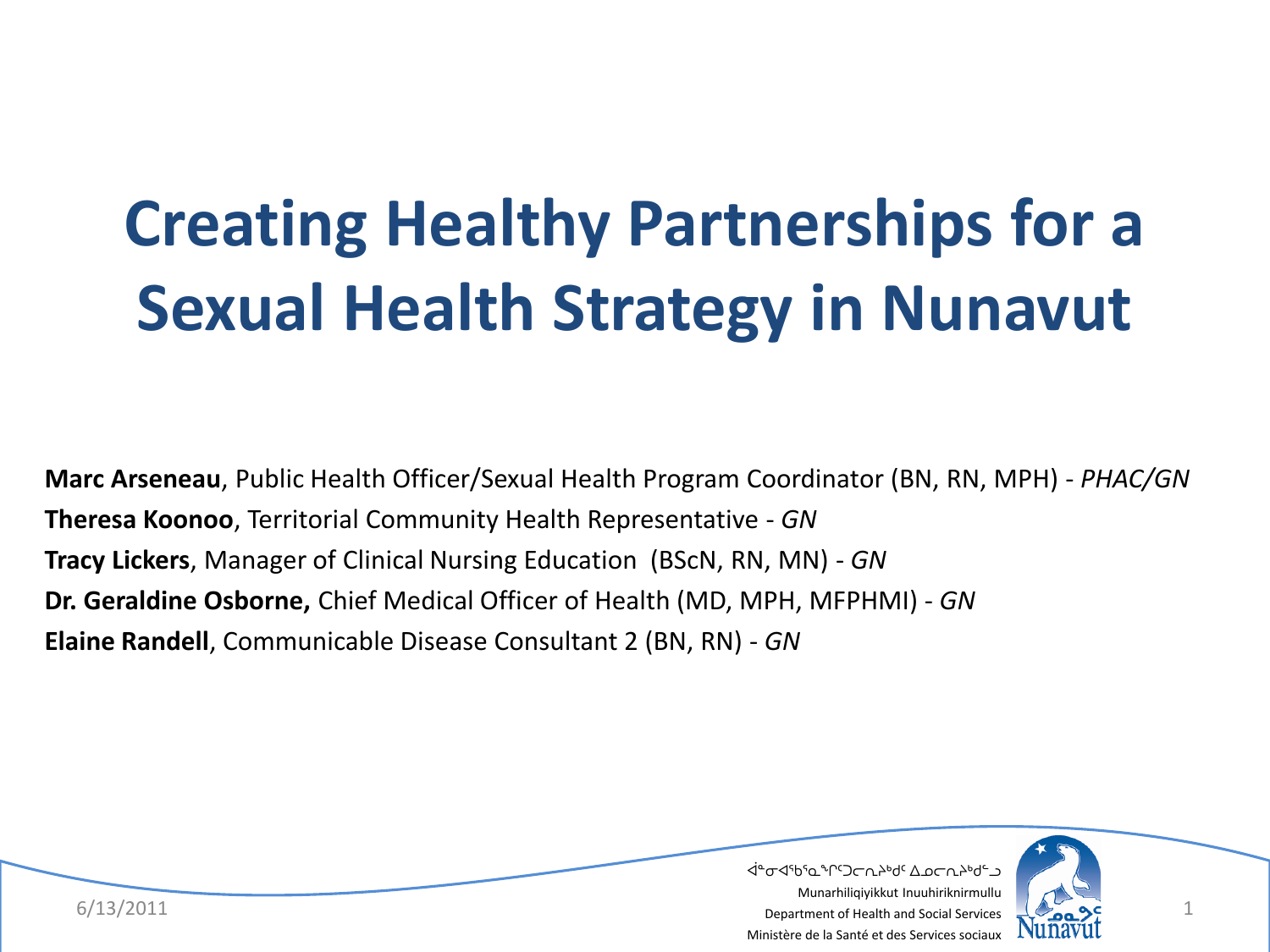### **Outline**

- 1. Sexual Health in Nunavut
- 2. Frameworks….
- 3. Nunavut Planning Framework
- 4. Moving forward
- 5. Implications for Nursing Practice
- 6. Questions?

 $6/13/2011$  Department of Health and Social Services  $\sqrt{2}$ ᐋᓐᓂᐊᖃᕐᓇᖏᑦᑐᓕᕆᔨᒃᑯᑦ ᐃᓄᓕᕆᔨᒃᑯᓪᓗ Munarhiliqiyikkut Inuuhiriknirmullu Ministère de la Santé et des Services sociaux

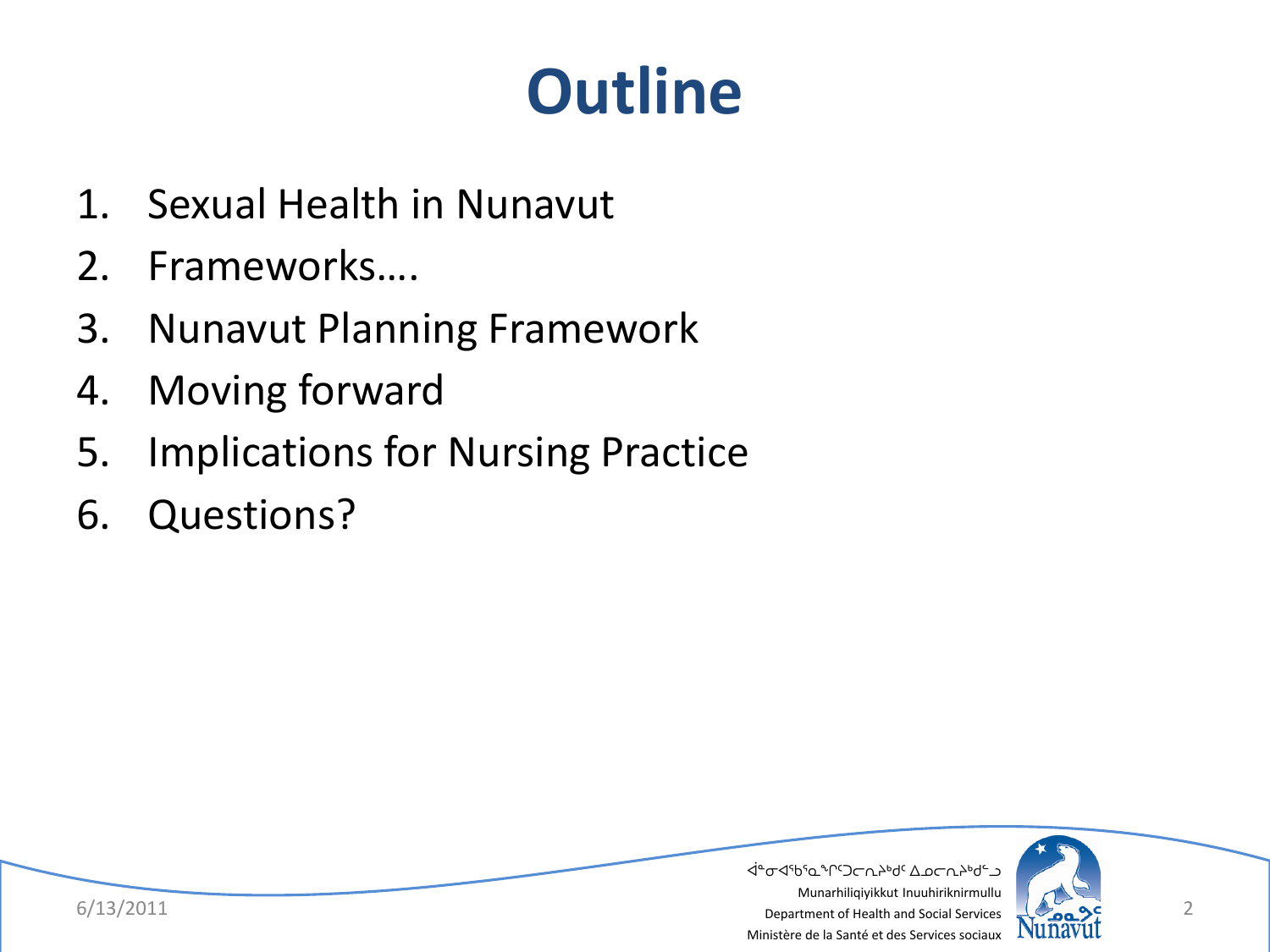### **Sexual Health in Nunavut**

- Gaps in sexual/reproductive health education and sexually transmitted infection prevention activities
- Highest rates of Gonorrhea and Chlamydia in Canada



Ministère de la Santé et des Services sociaux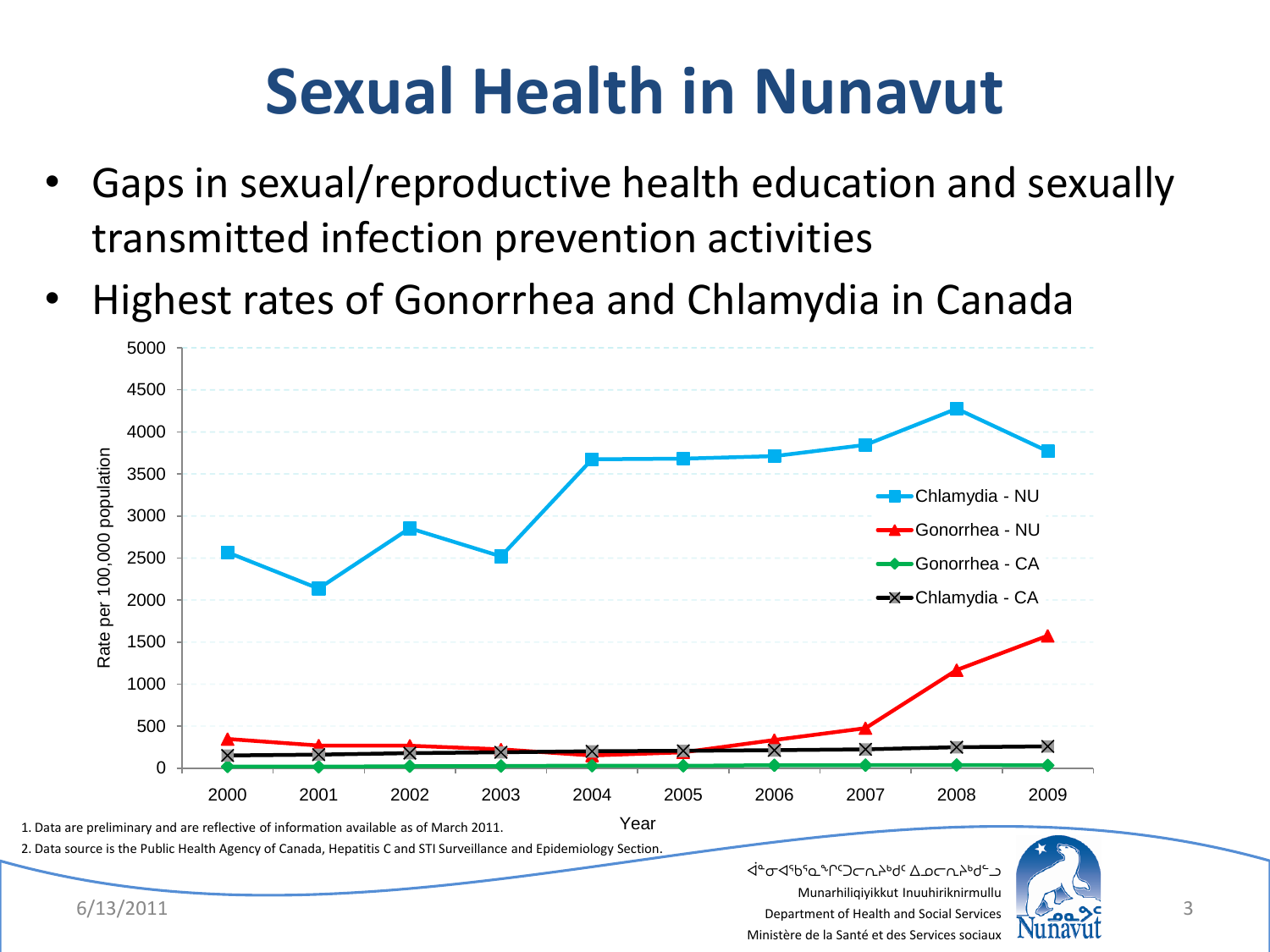### **Sexual Health in Nunavut**

- Government of Nunavut Sexual Health Program Coordinator position staffed in collaboration with the Public Health Agency of Canada
- Departmental goal established to develop a Sexual Health Strategy
- Fostering a positive lens approach
- Core component = networking/partnerships/collaboration



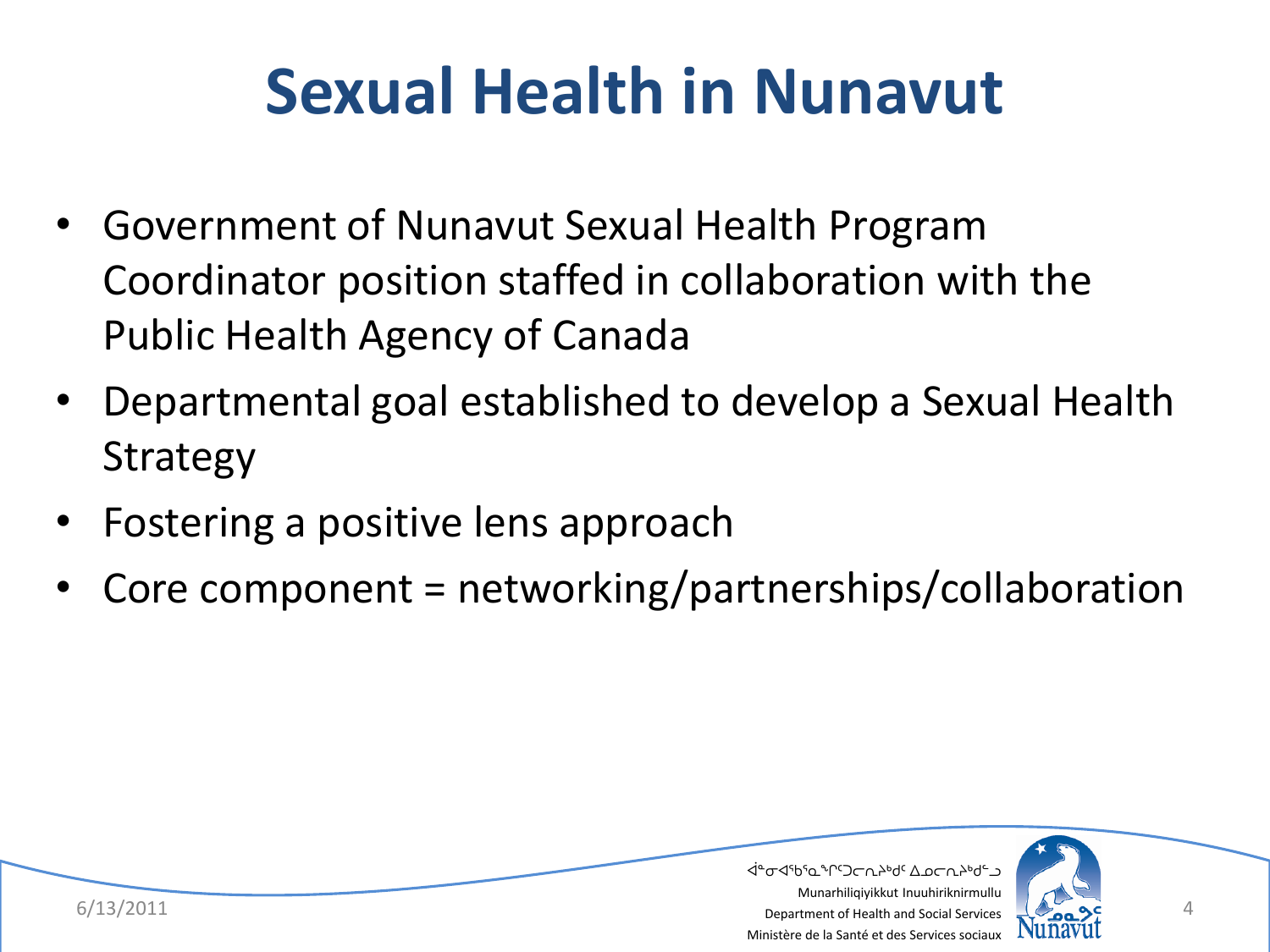

National Collaborating Center for Methods and Tools (2010). Fact sheets: A model for evidence-based informed decision making in public health.





Bartholomew , K. et al. (2006). Planning health promotion programs: An intervention mapping approach 2nd Ed. Jossey-Bass



Kretzmann, J. & McKnight, J. (1993). Building communities from the inside out: A path toward finding and mobilizing a community's assets . ABCD Institute

 $6/13/2011$  Department of Health and Social Services  $\sqrt{2\pi}$ ∠ ۱۹۳۹ م ۱۹۹۲ میلاد ۱۹۹۲ میلادی که برای محصوب استفاده برای استفاده برای محصوب استفاده برای محصوب استفاده برای<br>محصوب استفاده برای محصوب استفاده برای محصوب استفاده برای محصوب استفاده برای محصوب استفاده برای محصوب استفاده ب Munarhiliqiyikkut Inuuhiriknirmullu Ministère de la Santé et des Services sociaux



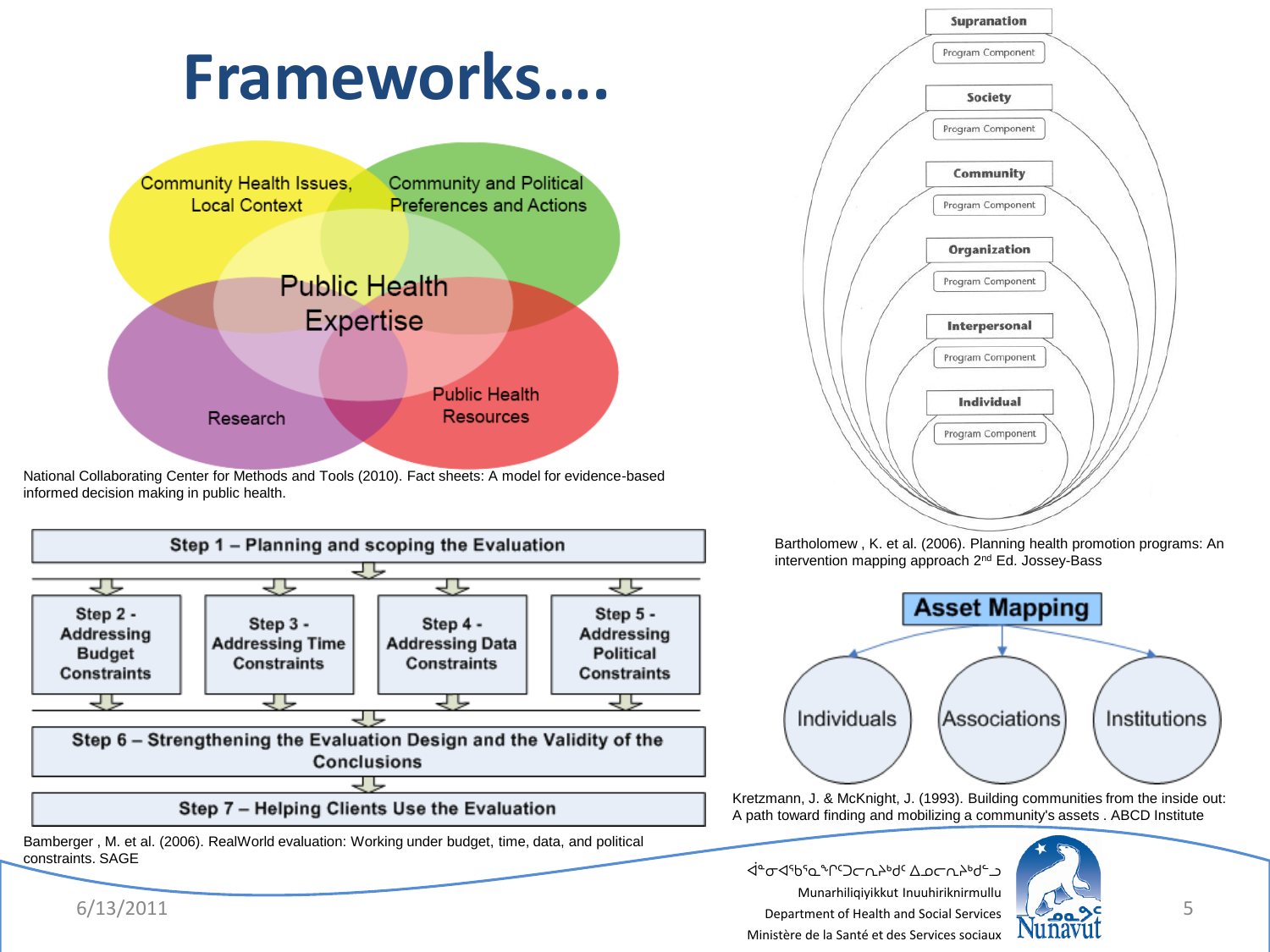Can explicit investigation of the context, potential challenges and assets assist nurses to identify strategies/tools to achieve desired outcome(s)?



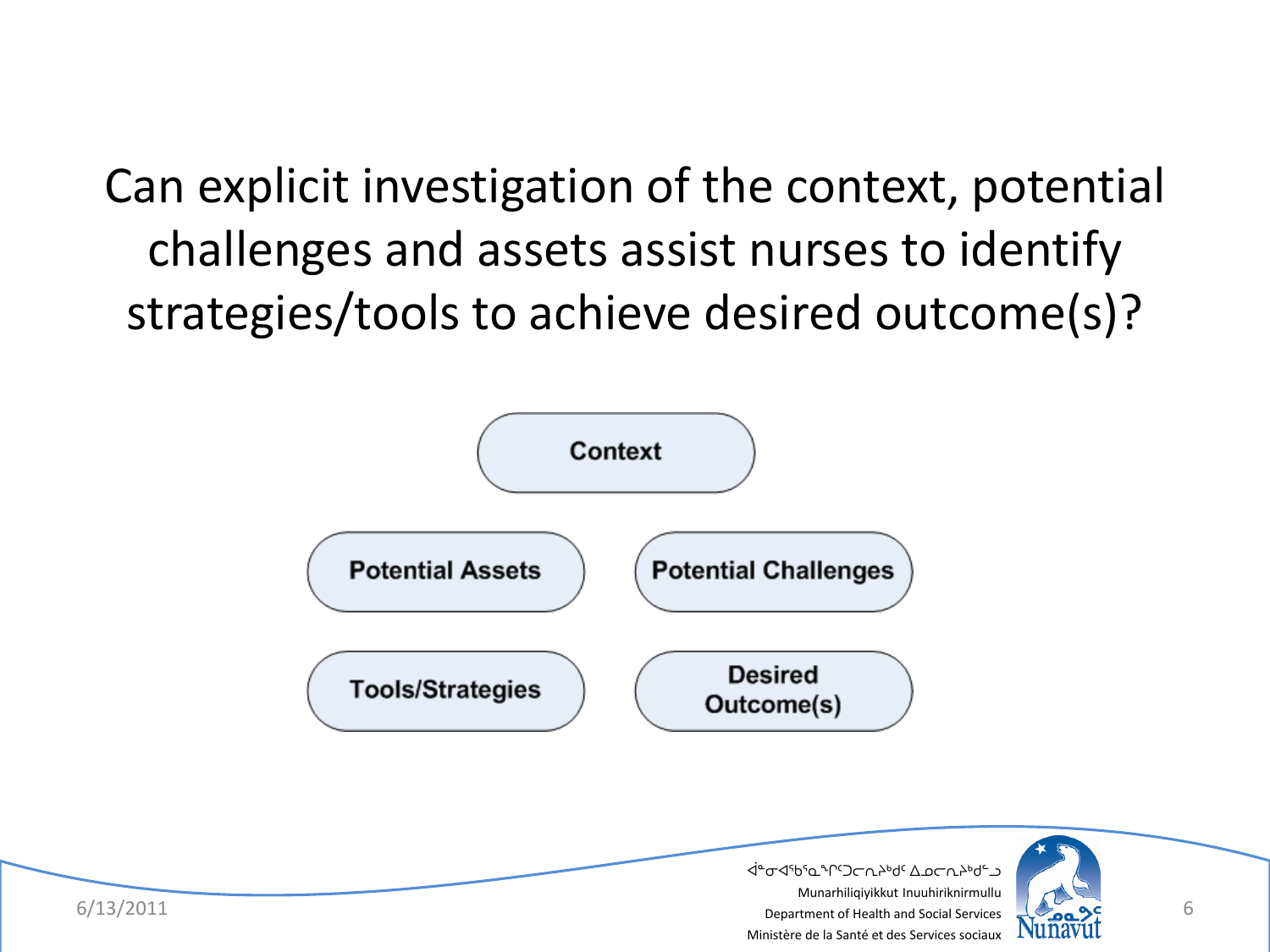### **Nunavut Planning Framework**



ᐋᓐᓂᐊᖃᕐᓇᖏᑦᑐᓕᕆᔨᒃᑯᑦ ᐃᓄᓕᕆᔨᒃᑯᓪᓗ



school venue) SWOT analysis

Go to the youth (utilize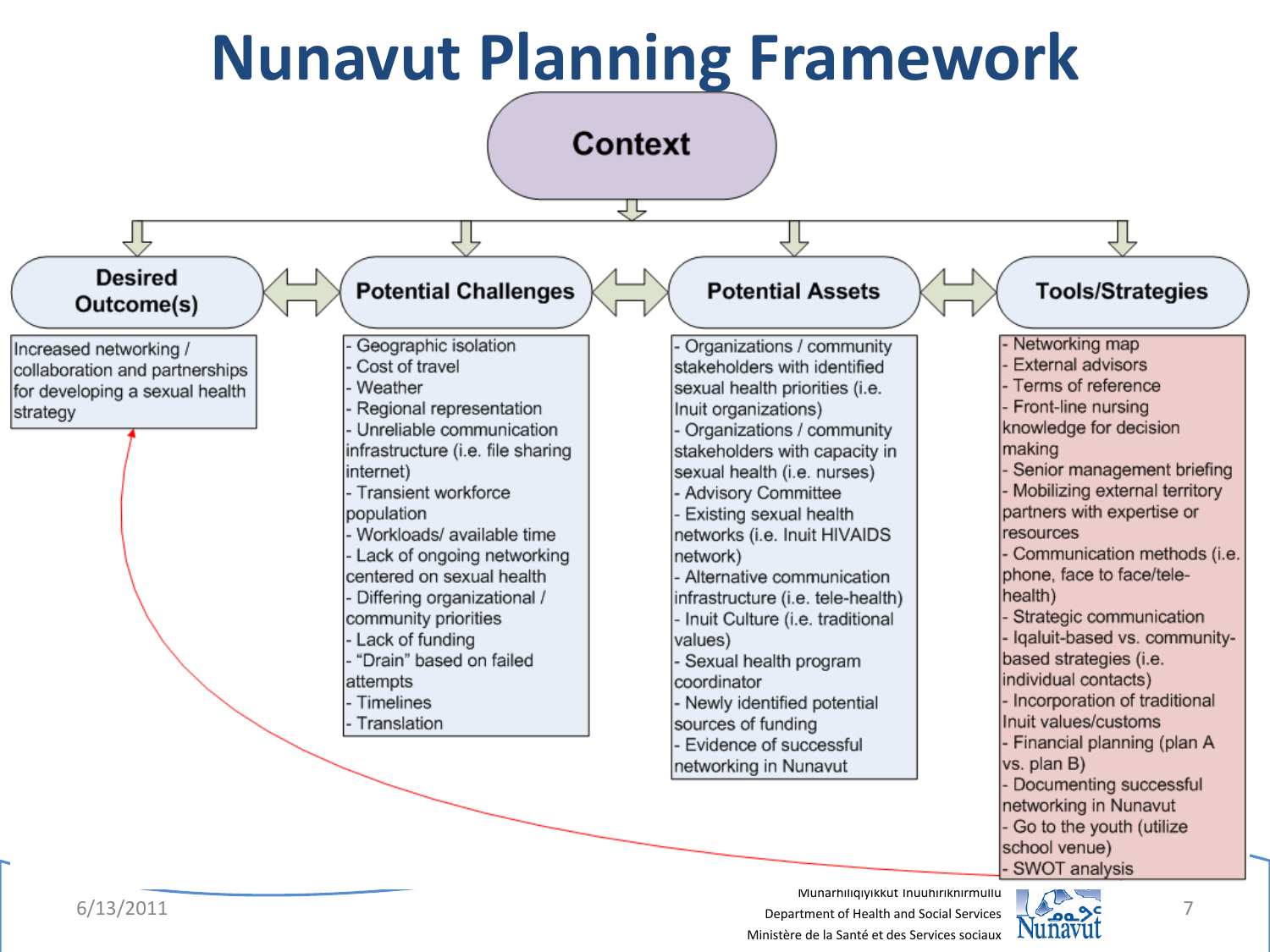Can explicit investigation of the context, potential challenges and assets assist nurses to identify strategies/tools to achieve desired outcome(s)?

**YES!**

ᐋᓐᓂᐊᖃᕐᓇᖏᑦᑐᓕᕆᔨᒃᑯᑦ ᐃᓄᓕᕆᔨᒃᑯᓪᓗ



 $6/13/2011$  Bepartment of Health and Social Services  $\sqrt{2\pi}$ Munarhiliqiyikkut Inuuhiriknirmullu Ministère de la Santé et des Services sociaux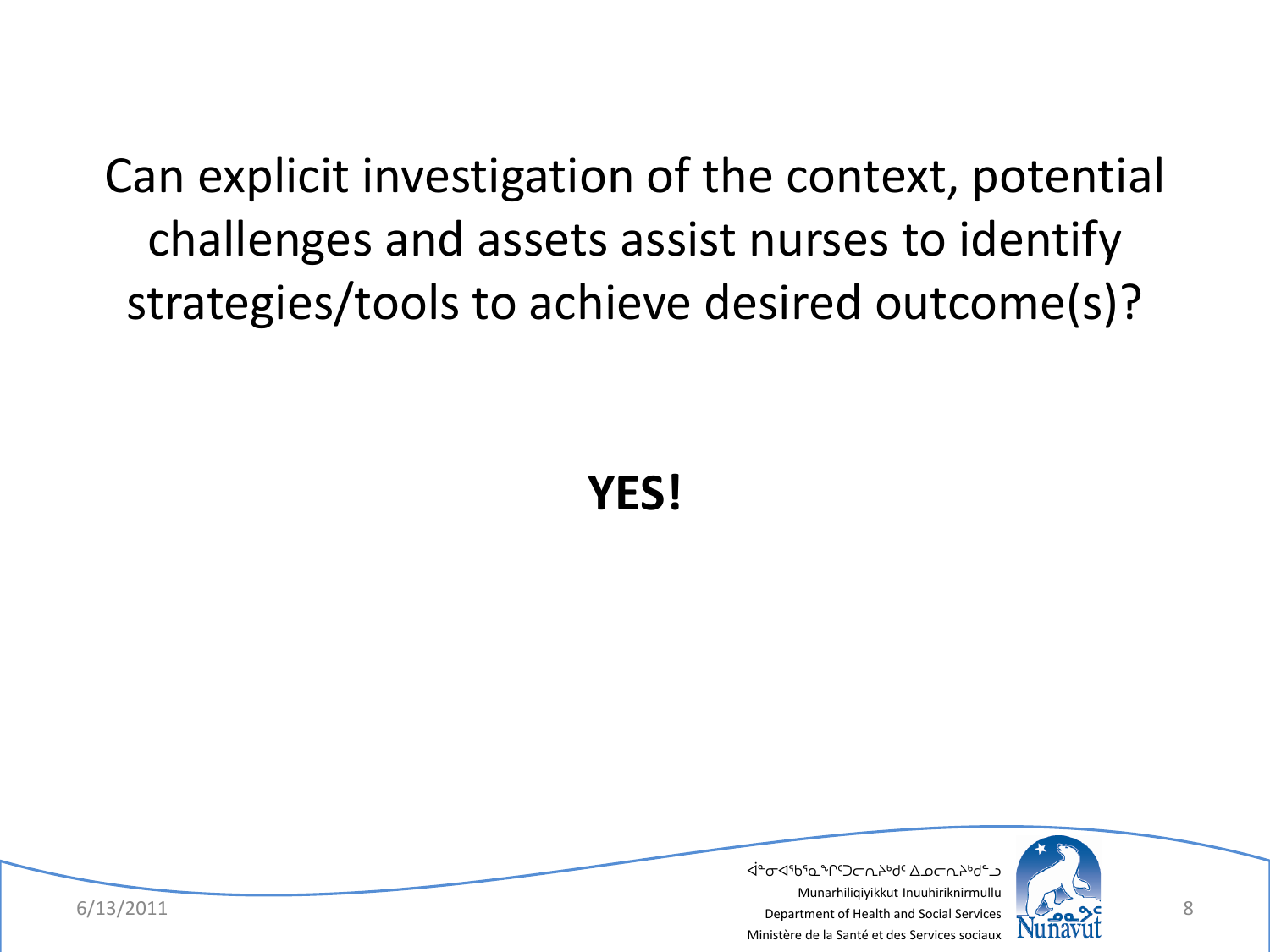# **Moving forward**

- 5 external advisors
- Informal networks with over 70 individuals within 15 organizations/departments
- Funding acquired
	- networking in 5 isolated Nunavut communities
	- youth knowledge gathered
- Draft of Sexual Health Strategy in progress



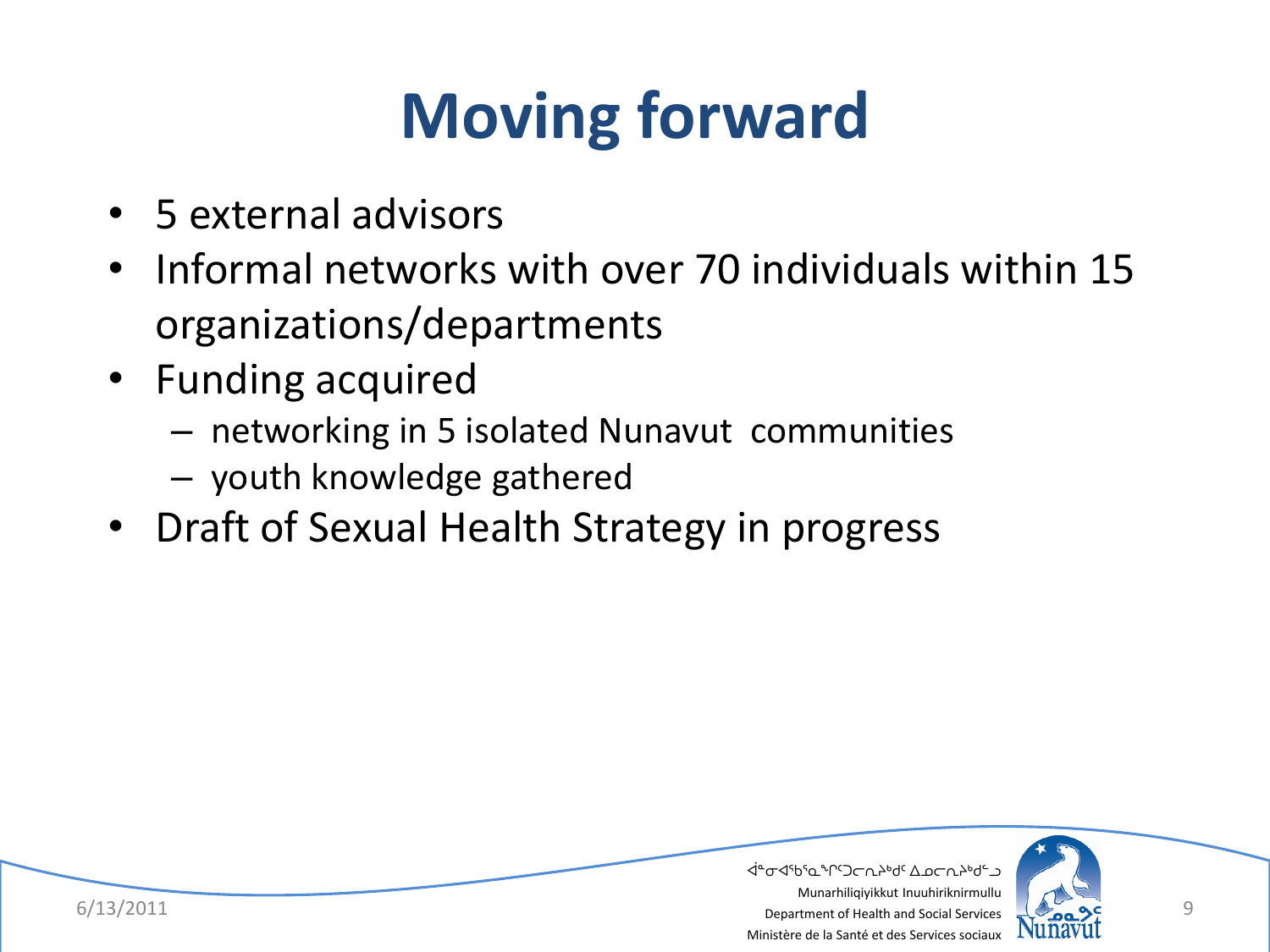# **Implications for Nursing Practice**

- The Nunavut Planning Framework provides strategic insight on context, potential challenges/assets and tools/strategies that assists in achieving desired outcome(s)
- Maximizes time
- Opportunity for documenting process/formative evidence to inform future practice
- Nurses can be a significant asset to program planning/strategic planning
- Nurses can assist in bridging the community-policy gap



ᐋᓐᓂᐊᖃᕐᓇᖏᑦᑐᓕᕆᔨᒃᑯᑦ ᐃᓄᓕᕆᔨᒃᑯᓪᓗ